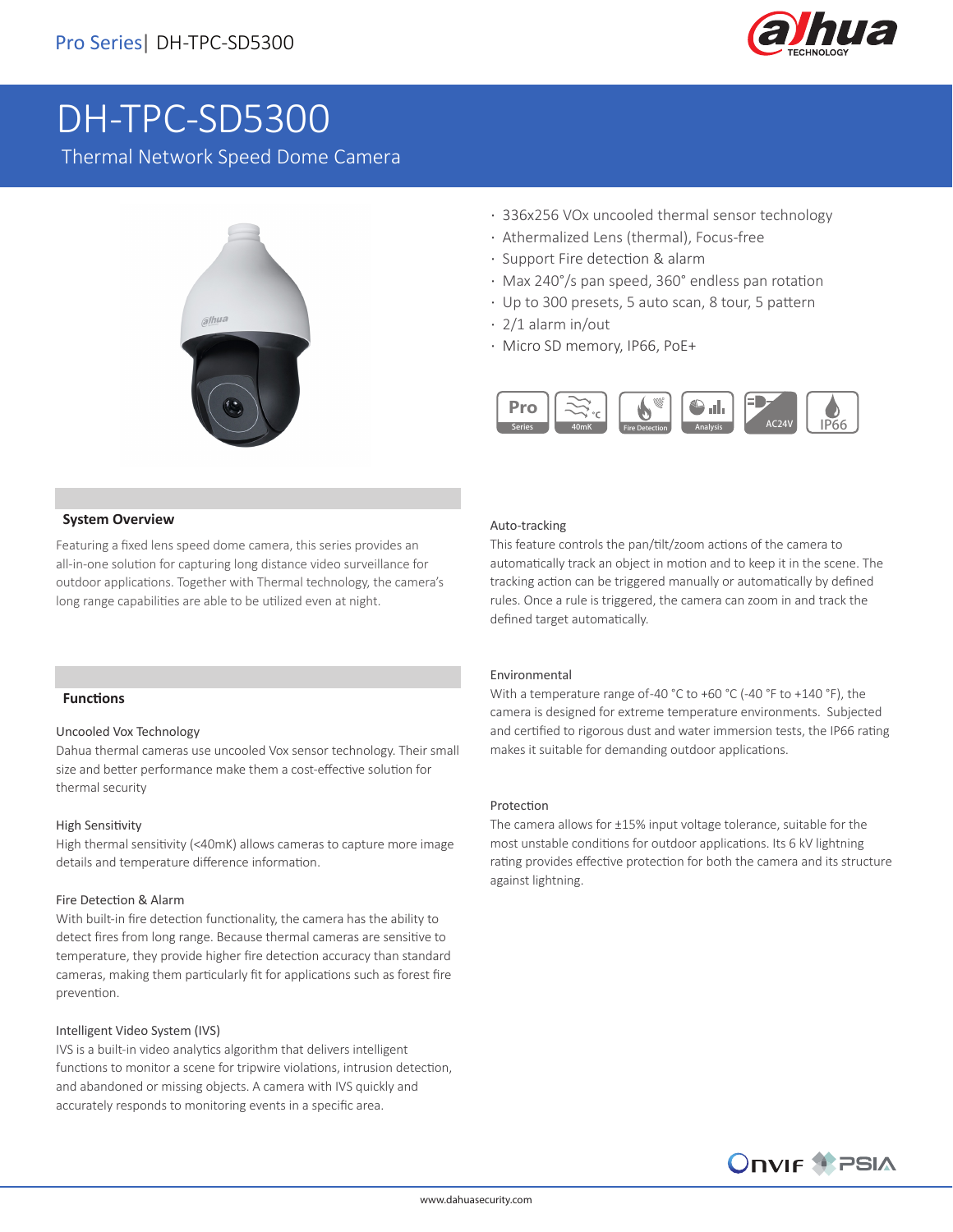## Pro Series| DH-TPC-SD5300



### **Technical Specification**

| Thermal Camera             |                                                                                             |
|----------------------------|---------------------------------------------------------------------------------------------|
| Image Sensor               | Uncooled VOx Microbolometer                                                                 |
| <b>Effective Pixels</b>    | 336(H)x256(V)                                                                               |
| Pixel Size                 | 17um                                                                                        |
| Thermal Sensitivity (NETD) | <40mK@f/1.0                                                                                 |
| Spectral Range             | $7^{\sim}14$ um                                                                             |
| <b>Image Setting</b>       | Brightness/Sharpness/ROI/AGC/FFC/3D DNR                                                     |
| <b>Color Palettes</b>      | 14(Whitehot/Blackhot/Ironrow/Icefire/<br>Fusion/Rainbow/Globow/Iconbow1/<br>(lconbow2 .etc. |
|                            |                                                                                             |

### Thermal Lens

| Lens Type                                       | Fixed                                  |                                    |
|-------------------------------------------------|----------------------------------------|------------------------------------|
| Focus Control                                   | Athermalized, Focus-free               |                                    |
| Focal Length                                    | 13mm                                   | 19mm                               |
| Angle of View                                   | $H: 25^\circ$<br>$V: 19^{\circ}$       | $H: 17^{\circ}$<br>$V: 13^{\circ}$ |
| Effective Distance(1)<br>$Man(1.8m*0.5m)$       | $D(2)$ : 450m<br>R(3): 110m<br>(4):60m | D: 640m<br>R:160m<br>$\pm 80m$     |
| <b>Effective Distance</b><br>Vehicle(2.3m*2.3m) | D: 1300m<br>R: 350m<br>$\pm 180m$      | D: 2000m<br>R:500m<br>1:250m       |

### PTZ

| Pan/Tilt Range              | Pan: 0° ~ 360° endless; Tilt: -15° ~ 90°                                            |  |
|-----------------------------|-------------------------------------------------------------------------------------|--|
| <b>Manual Control Speed</b> | Pan: 0.1° ~200° /s; Tilt: 0.1° ~120° /s                                             |  |
| Preset Speed                | Pan: 0.1° ~240° /s; Tilt: 0.1° ~120° /s                                             |  |
| Preset                      | 300                                                                                 |  |
| PTZ Mode                    | 5 Auto Scan, 8 Tour, 5 Pattern, Auto Pan                                            |  |
| Speed Setup                 | Human-oriented focal length/speed adaptation                                        |  |
| Power Up Action             | Auto restore to previous PTZ and lens status<br>after power failure                 |  |
| <b>Idle Motion</b>          | Activate Preset/Scan/Tour/Pattern if there is no<br>command in the specified period |  |
| Protocol                    | DH-SD, Pelco-P/D (Auto recognition)                                                 |  |
| Video                       |                                                                                     |  |
| Compression                 | H.264/MJPEG                                                                         |  |
| Frame Rate                  | Main Stream:<br>1280*1024 (default)/720P @1~25/30fps                                |  |
|                             | Sub Stream:<br>640*512 (default)/320*256 @1 ~ 25/30fps                              |  |
| <b>Bit Rate Control</b>     | CBR/VBR                                                                             |  |
| <b>Bit Rate</b>             | H.264: 640 $\approx$ 8192Kbps                                                       |  |

| <b>Motion Detetion</b>                  | Off/On (4 zone, Rectangle)                                                                                                                                    |
|-----------------------------------------|---------------------------------------------------------------------------------------------------------------------------------------------------------------|
| Region of Interest                      | Off/On (4 zone)                                                                                                                                               |
| Electronic Image Stabilization<br>(EIS) | <b>NA</b>                                                                                                                                                     |
| Digital Zoom                            | 16x                                                                                                                                                           |
| Flip                                    | 180°                                                                                                                                                          |
| Mirror                                  | Off/On                                                                                                                                                        |
| Privacy Masking                         | Off/On (4 area, Rectangle)                                                                                                                                    |
| Audio                                   |                                                                                                                                                               |
| Compression                             | G.711a/G.711Mu/AAC                                                                                                                                            |
| Intelligence                            |                                                                                                                                                               |
| <b>IVS</b>                              | Tripwire, Intrusion, Object Abandon/Missing                                                                                                                   |
| <b>Advanced Intelligent Functions</b>   | Fire detection & alarm, Auto Tracking                                                                                                                         |
| <b>Tracking Trigger Mode</b>            | Manual/Auto (alarm triggered)                                                                                                                                 |
| <b>Tracking Trigger Event</b>           | Targeting, Zoom, Tracking, Recording, Snapshot,<br>Alarm and etc.                                                                                             |
| Network                                 |                                                                                                                                                               |
| Ethernet                                | RJ-45 (10/100Base-T)                                                                                                                                          |
| Protocol                                | IPv4/IPv6, HTTP, HTTPS, SSL, TCP/IP, UDP, UPnP,<br>ICMP, IGMP, SNMP, RTSP, RTP, SMTP, NTP, DHCP,<br>DNS, PPPOE, DDNS, FTP, IP Filter, QoS, Bonjour,<br>802.1x |
| Interoperability                        | ONVIF Profile S & G, PSIA, CGI                                                                                                                                |
| <b>Streaming Method</b>                 | Unicast/Multicast                                                                                                                                             |
| Max. User Access                        | 10 Users/20 Users                                                                                                                                             |
| <b>Edge Storage</b>                     | micro SD (128GB)<br>Memory status display (Normal/Error/Active/<br>Formatting/Lock),                                                                          |
|                                         | NAS (Network Attached Storage), Local PC for<br>instant recording                                                                                             |
| Web Viewer                              | <ie11, <chrome45,="" <firefox52<="" td=""></ie11,>                                                                                                            |
| Management Software                     | Smart PSS, DSS                                                                                                                                                |
| Smart Phone                             | Android, los                                                                                                                                                  |
| Certifications                          |                                                                                                                                                               |
| Certification                           | CE (EN 60950:2000) FCC (FCC Part 15 SubpartB)                                                                                                                 |
| Interface                               |                                                                                                                                                               |
| Video Interface                         | 1.0Vp-p/75Ω, PAL/NTSC (HDCVI Optional)                                                                                                                        |
| Audio Interface                         | Input/Output 1/1                                                                                                                                              |
| <b>RS485</b>                            | Support                                                                                                                                                       |